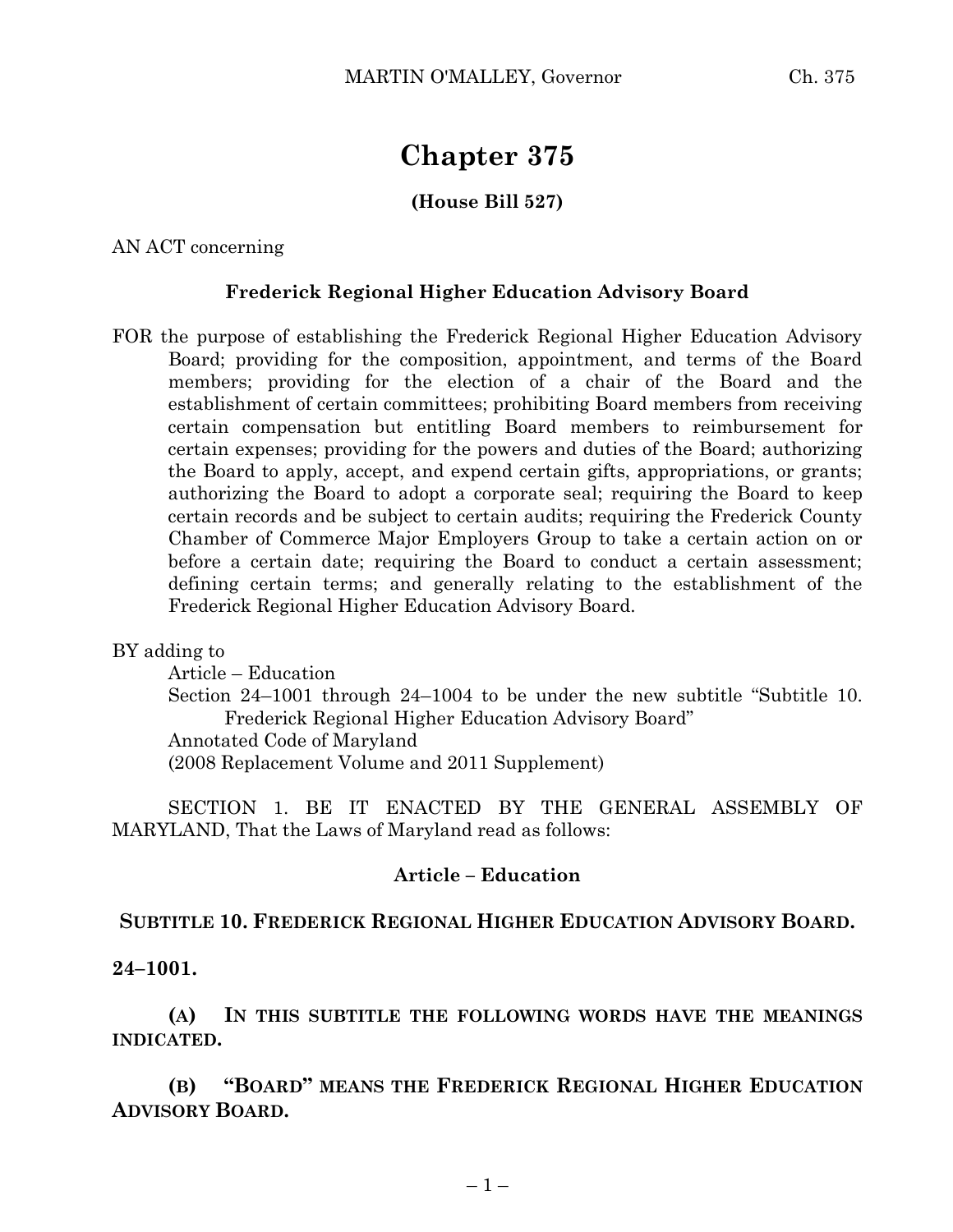**(C) "CENTER" MEANS THE FREDERICK REGIONAL HIGHER EDUCATION CENTER.**

**(D) "COMMISSION" MEANS THE MARYLAND HIGHER EDUCATION COMMISSION.**

**(E) "SITE" MEANS A 4–YEAR INSTITUTION OF HIGHER EDUCATION THAT OFFERS COMMISSION–APPROVED UNDERGRADUATE AND GRADUATE PROGRAMS AT THE CENTER.**

**24–1002.**

**THERE IS A FREDERICK REGIONAL HIGHER EDUCATION ADVISORY BOARD.**

**24–1003.**

**(A) THE BOARD CONSISTS OF THE FOLLOWING VOTING MEMBERS:**

**(1) ONE REPRESENTATIVE OF EACH OF THE 4–YEAR INSTITUTIONS OF HIGHER EDUCATION OFFERING A COMMISSION–APPROVED PROGRAM AT THE CENTER AND AT A SITE, APPOINTED BY THE INSTITUTION; AND**

**(2) THE FOLLOWING TEN REPRESENTATIVES, APPOINTED IN ACCORDANCE WITH THE BYLAWS OF THE BOARD:**

**(I) FIVE MEMBERS OF THE FREDERICK COUNTY BUSINESS ROUNDTABLE FOR EDUCATION EXECUTIVE COMMITTEE WHO ARE APPOINTED AS REPRESENTATIVES FROM THE FOLLOWING GROUPS:**

**1. THE FREDERICK COUNTY CHAMBER OF COMMERCE;**

**2. FREDERICK COMMUNITY COLLEGE;**

**3. FREDERICK COUNTY PUBLIC SCHOOLS;**

**4. FREDERICK COUNTY OFFICE OF ECONOMIC DEVELOPMENT; AND**

**5. FREDERICK NATIONAL LABORATORY FOR CANCER RESEARCH (OPERATING CONTRACTOR);**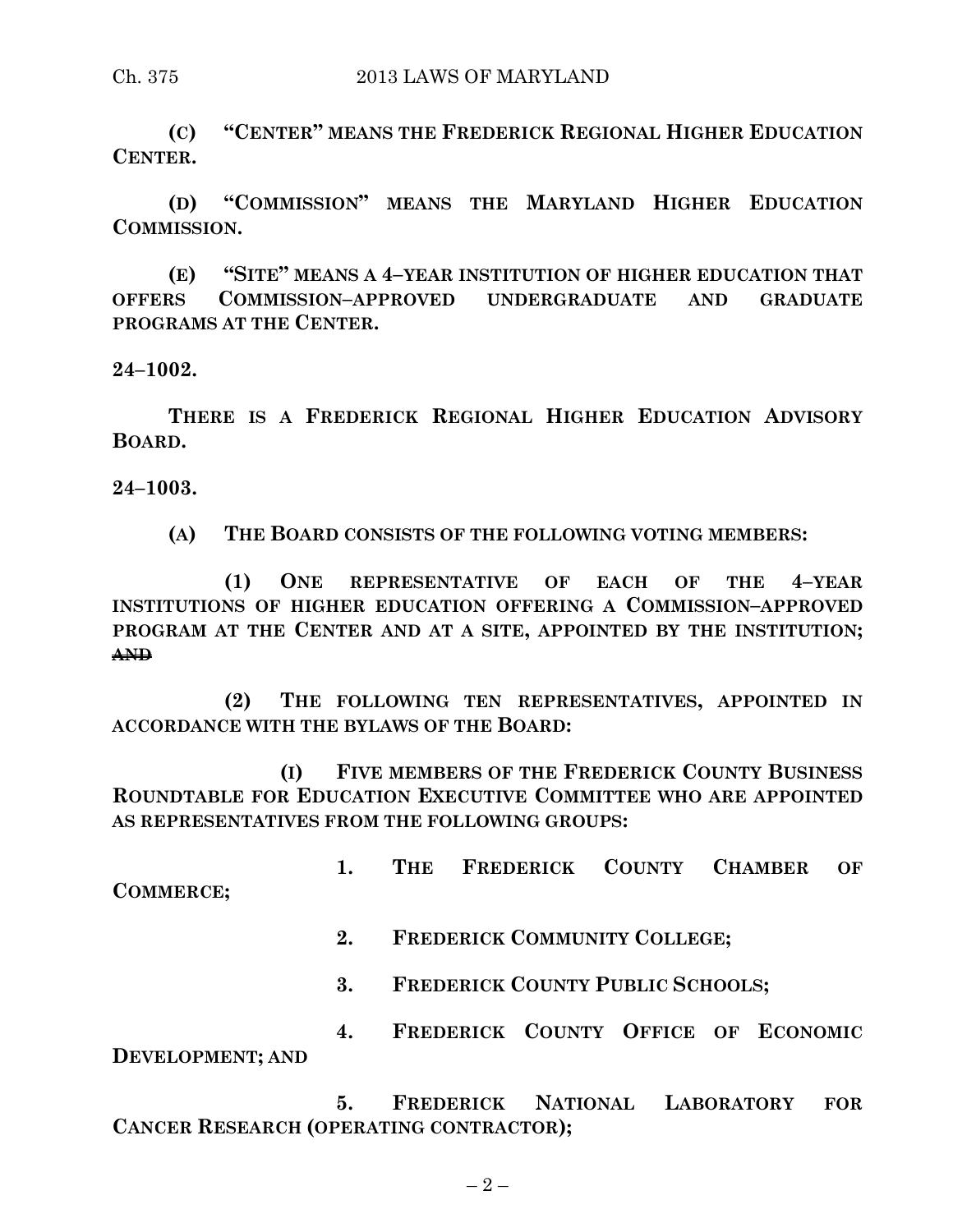**(II) TWO REPRESENTATIVES OF REGIONAL BUSINESSES, INDUSTRIES, OR CORPORATIONS; AND**

**(III) TWO REPRESENTATIVES CHOSEN FROM THE COMMUNITY AT–LARGE.;**

**(3) THE PRESIDENT OF HOOD COLLEGE; AND**

**(4) THE PRESIDENT OF MOUNT ST. MARY'S UNIVERSITY.**

**(B) (1) EACH MEMBER SERVES FOR A TERM OF 3 YEARS AND UNTIL A SUCCESSOR IS APPOINTED AND QUALIFIES.**

**(2) A MEMBER MAY NOT SERVE MORE THAN TWO FULL CONSECUTIVE TERMS.**

**(3) A MEMBER APPOINTED TO FILL A VACANCY IN AN UNEXPIRED TERM SERVES ONLY FOR THE REMAINDER OF THAT TERM AND UNTIL A SUCCESSOR IS APPOINTED AND QUALIFIES.**

**(C) (1) (I) SUBJECT TO SUBPARAGRAPH (II) OF THIS PARAGRAPH, THE CHAIR OF THE BOARD SHALL BE ELECTED BY THE BOARD FROM AMONG ITS MEMBERS.**

**(II) A MEMBER WHO IS A REPRESENTATIVE OF AN OUT–OF–STATE INSTITUTION MAY NOT SERVE AS CHAIR.**

**(2) THE VOTING MEMBERS MAY ELECT OTHER OFFICERS AND ESTABLISH COMMITTEES, INCLUDING ADVISORY COMMITTEES, AS NEEDED.**

**(D) IN ADDITION TO THE VOTING MEMBERS, THE FOLLOWING INDIVIDUALS SHALL SERVE AS EX OFFICIO, NONVOTING MEMBERS:**

**(1) THE SENIOR MISSION COMMANDER OF FORT DETRICK;**

**(2) THE REPRESENTATIVE FROM FORT DETRICK ON THE FREDERICK COUNTY BUSINESS ROUNDTABLE FOR EDUCATION EXECUTIVE COMMITTEE;**

**(3) THE NATIONAL CANCER INSTITUTE'S SENIOR MISSION LEADER FOR THE FREDERICK NATIONAL LABORATORY FOR CANCER RESEARCH, OR THE LEADER'S DESIGNEE; AND**

**(4) THE CENTER COORDINATOR.**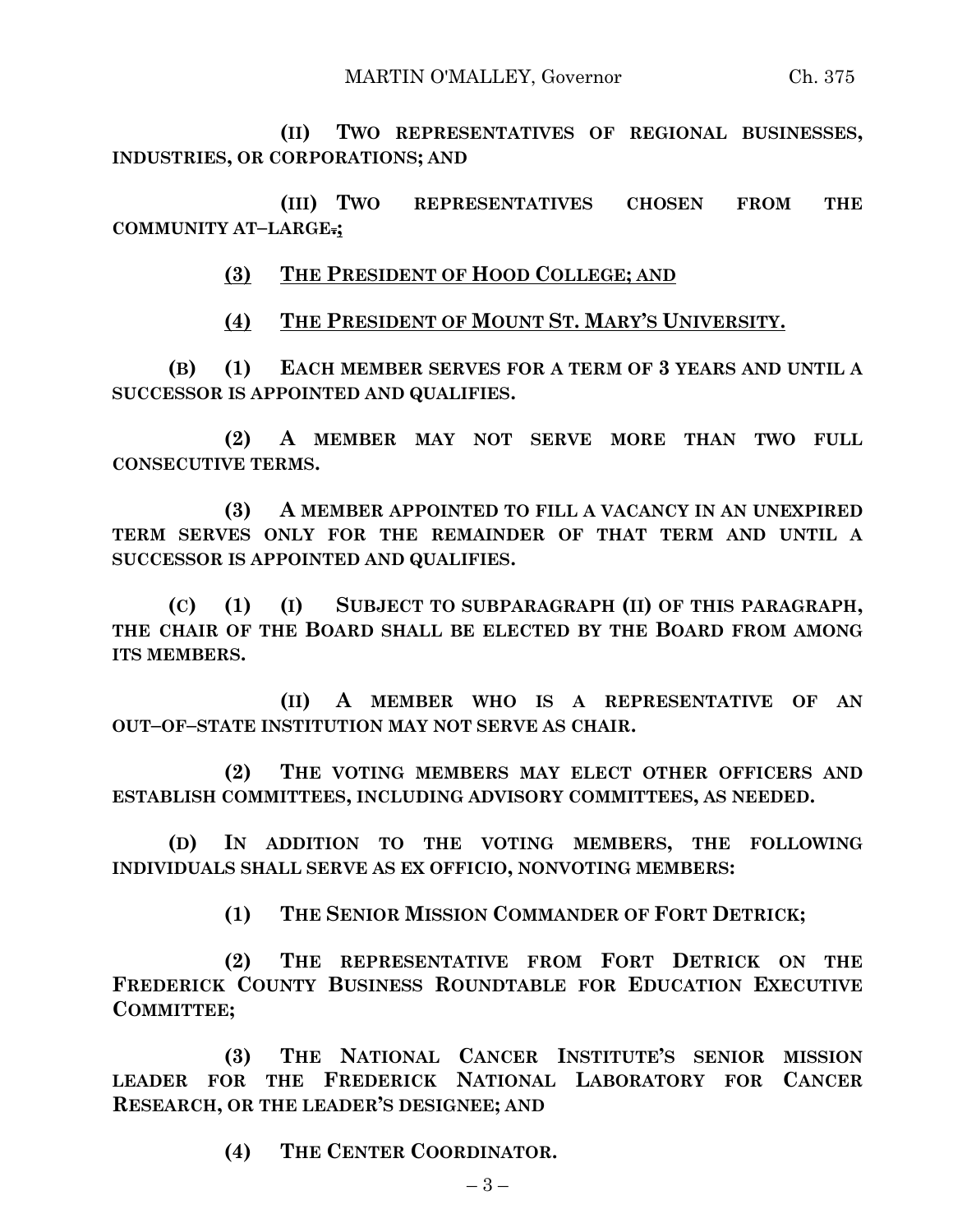**(E) EACH MEMBER OF THE BOARD:**

**(1) SERVES WITHOUT COMPENSATION; AND**

**(2) IS ENTITLED TO REIMBURSEMENT FOR EXPENSES IN ACCORDANCE WITH THE STANDARD STATE TRAVEL REGULATIONS.**

**24–1004.**

**(A) IN ADDITION TO THE OTHER POWERS EXPRESSLY GRANTED AND DUTIES IMPOSED BY THIS SUBTITLE, AND SUBJECT TO THE AUTHORITY OF THE COMMISSION, THE BOARD HAS ONLY THE POWERS AND DUTIES SET FORTH IN THIS SECTION.**

**(B) THE BOARD SHALL:**

**(1) ASSIST AND SUPPORT THE DEVELOPMENT OF HIGHER EDUCATION IN THE FREDERICK REGION;**

**(2) ASSIST IN SETTING THE MISSIONS OF AND ACCOMPLISHING THE GOALS AND OBJECTIVES OF THE SITES IN FREDERICK COUNTY;**

**(3) ASSIST IN ESTABLISHING A FREDERICK REGIONAL HIGHER EDUCATION CENTER;**

**(4) PROVIDE GUIDANCE AND SUPPORT IN IDENTIFYING INSTITUTIONS AND PROGRAMS TO SERVE HIGHER EDUCATION AND WORKFORCE NEEDS IN FREDERICK COUNTY;**

**(5) ASSIST WITH THE MARKETING AND PROMOTION OF PROGRAMS OFFERED AT THE CENTER AND SITES;**

**(6) FACILITATE INTERACTIONS AMONG THE BUSINESS, NONPROFIT, EDUCATION, MILITARY, AND FREDERICK NATIONAL LABORATORY COMMUNITIES;**

**(7) KEEP SEPARATE RECORDS AND MINUTES; AND**

**(8) ADOPT REASONABLE RULES, REGULATIONS, OR BYLAWS TO CARRY OUT THE PROVISIONS OF THIS SUBTITLE.**